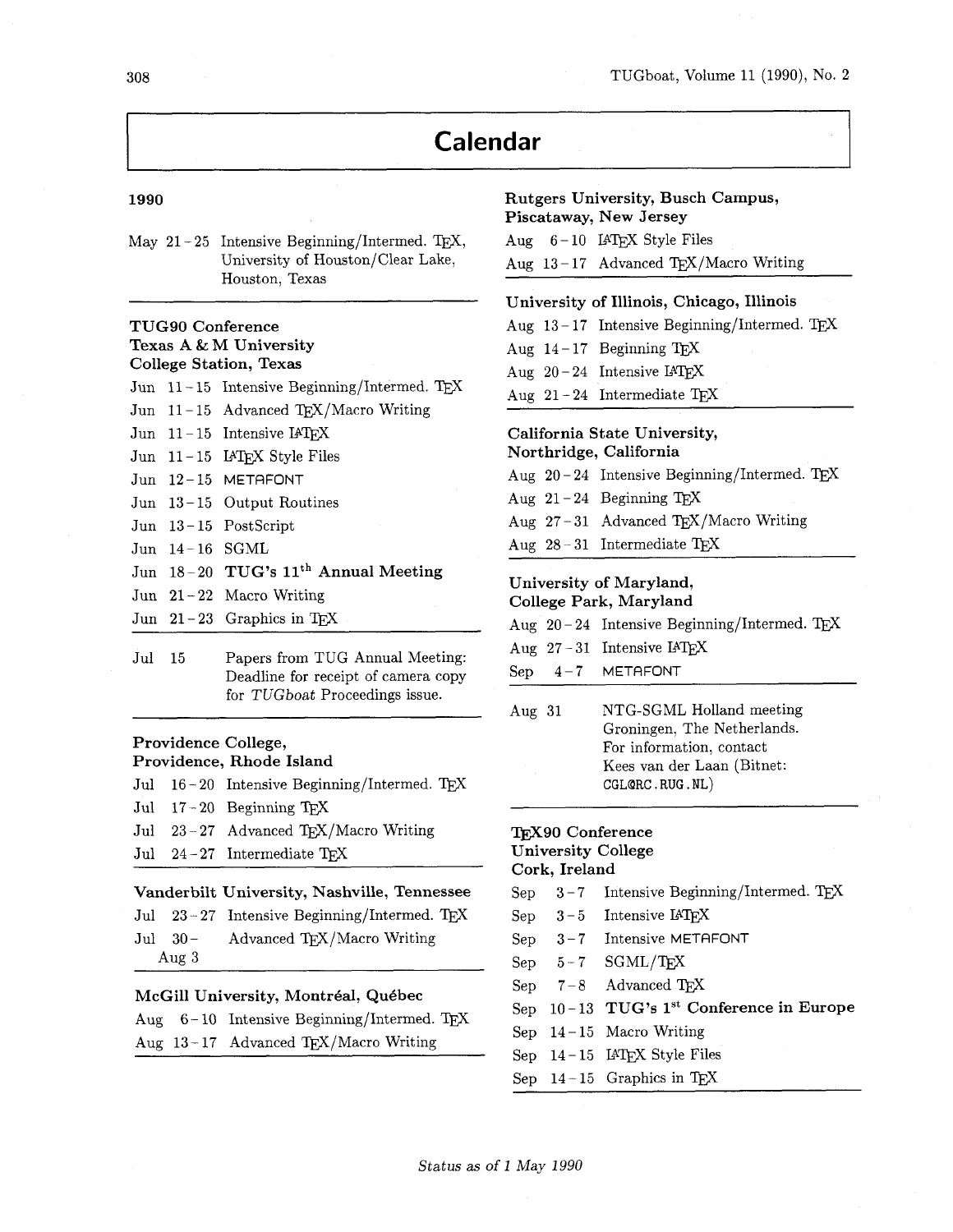#### TUGboat, Volume 11 (1990), No. 2

| Sep 11 | TUGboat Volume 11,<br>$3rd$ regular issue:          |
|--------|-----------------------------------------------------|
|        | Deadline for receipt of manuscripts<br>(tentative). |

Sep 18-20 EP'90

National Institute of Standards and Technology, Gaithersburg, Maryland. For information, contact Richard Furuta (furutaQbrillig .umd. edu).

- Oct 3-5 Seybold Computer Publishing Conference, San Jose Convention Center, San Jose, California. For information, contact Seybold Publications, West Coast Office (213-457-5850).
- Oct  $10-12$  9<sup>th</sup> annual meeting, "Deutschsprachige TFX-Interessenten": DANTE e.V.:  $3<sup>rd</sup>$  meeting, GWD, Göttingen. For information, contact Dr. Peter Scherber (Bitnet: PSCHERBQDGOGWDGI) or DANTE e.V. (Bitnet: DANTEQDHDURZI)
- Dec  $6-8$  European Publishing Conference, Netherlands Congress Centre, The Hague, Holland. For information, contact Seybold Publications, U. K. Office ((44) **323** 410561).

#### 1991

- Jan 15 **TUGboat Volume** 12, **lSt regular issue:**  Deadline for receipt of manuscripts (tentative).
- Feb  $20-22$   $10$ <sup>th</sup> annual meeting, "Deutschsprachige TFX-Interessenten"; DANTE e.V.:  $4<sup>th</sup>$  meeting, Technical University of Vienna. For information, contact Dr. Hubert Part1 (Bitnet: Z3000PAQAWITUWOl) or DANTE e.V. (Bitnet: DANTEQDHDURZI)

Apr 9 **TUGboat Volume 12, 2nd regular issue:**  Deadline for receipt of manuscripts (tentative).

Sep 10 **TUGboat Volume 12,**  3rd **regular issue:**  Deadline for receipt of manuscripts (tentative).

For additional information on the events listed above, contact the TUG office (401-751-7760) unless otherwise noted.

#### **Production Notes**

--

Barbara Beeton

#### **Input and input processing**

Electronic input for articles in this issue was received by mail and on floppy disk.

Authors who had written articles previously for TUGboat typically submitted files that were fully tagged and ready for processing with the TUG $boat$  macros-tugboat sty for plain-based files and ltugboat.sty for those using IATEX. (The boat macros - tugboat sty for plain-based files<br>and ltugboat sty for those using IAT<sub>E</sub>X. (The<br>macros - see the Authors' Guide, TUGboat 10, no. 3, pages 378-385- have been installed at labrea.stanford.edu and the other archives, and should be retrieved by prospective authors before preparing articles; for authors who do not have network access, the TUG office can provide the macros on diskette.)

Almost two-thirds of the articles, and about half the pages in this issue are  $IATFX$ . For convenience in processing, plain or IATEX articles were grouped whenever possible. Articles in which no, or limited, TEX coding was present were tagged according to the conventions of tugboat .sty or ltugboat . sty as convenient. Most articles tagged according to the author's own schemes were modified sufficiently to permit them to be merged with the rest of the stream. Especial care was taken to try to identify macro definitions that conflicted with ones already defined for TUGboat.

Several articles required extra-special handling. The article by Mittelbach and Schöpf (p. 297) was set using a preliminary version of the new IATEX font access technique which it describes. And the articles by Ha (p. 250) and Salomon (p. 212) used an experimental enhancement of the plain TUGboat macros that permits changing the number of columns in mid-page.

309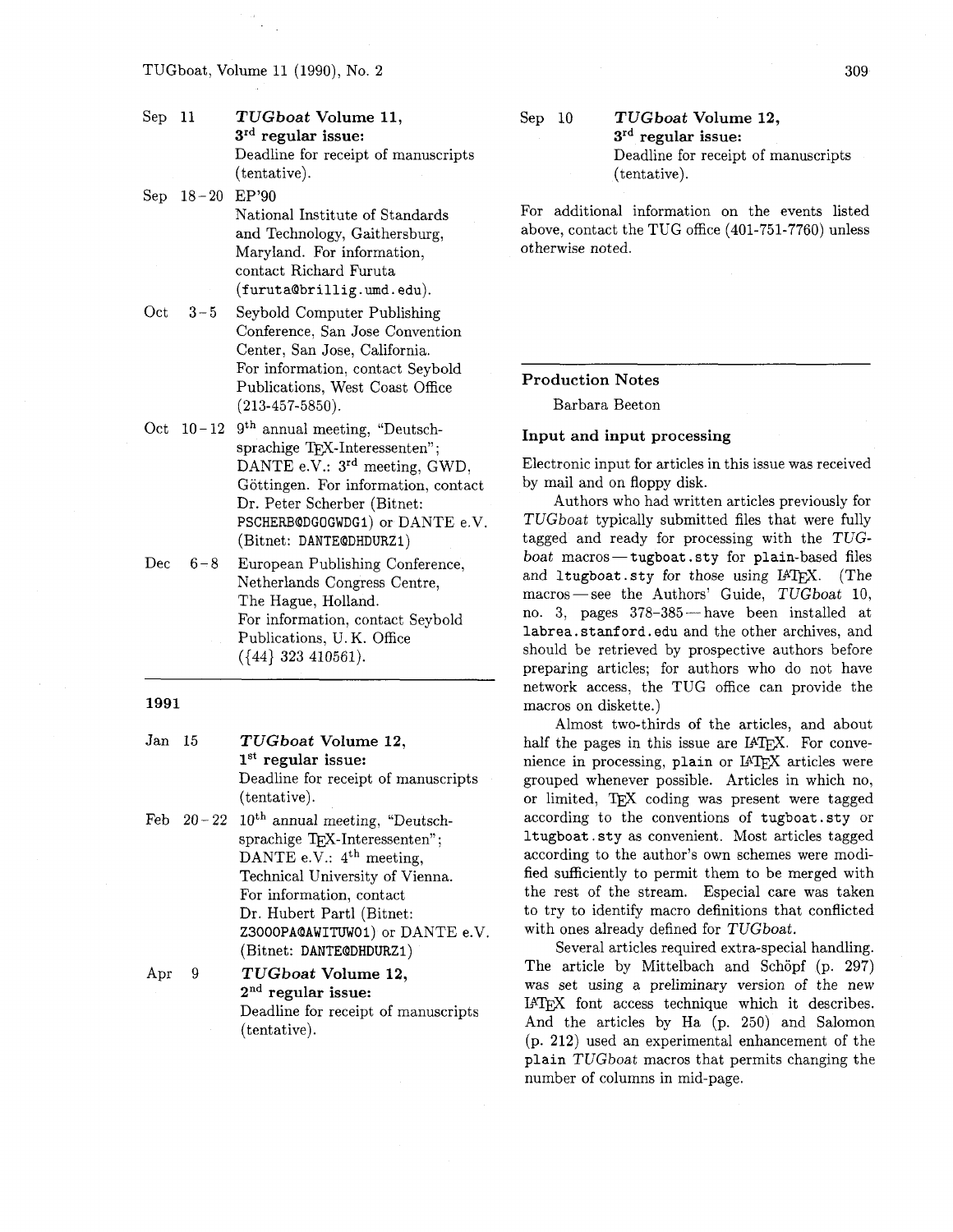Test runs of articles were made separately and in groups to determine the arrangement and page numbers (to satisfy any possible cross references). A file containing all starting page numbers, needed in any case for the table of contents, was compiled before the final run. Final processing was done in 7 runs of TFX and 9 of IATFX, using the page number

file for reference. The following articles were not prepared using IATFX.

- Barbara Beeton, Editorial comments, page 153.
- Elizabeth Barnhart,  $TEX$  in the production  $environment - questionnaire responses,$ page 154.
- Donald Knuth, Exercises for TFX: The Program, page 165.
- Alan Hoenig, Circular reasoning: typesetting on a circle, and related issues, page 183.
- Bart Childs, Data General site report, page 206.
- Barbara Beeton, Resources available to TFX users, page 207.
- Ted Nieland, DECUS TFX collection  $$ submissions wanted, page 211.
- Alan Hoenig, Just **plain Q&A,** page 212.
- David Salomon, Output routines: Examples and techniques. Part 11: OTR techniques, page 212.
- Khanh Ha, Easy Table, page 250.
- Philip Taylor, **A** nestable verbatim mode, page 245.
- Kees van der Laan, Typesetting bridge via *QX,* page 265.

#### **Output**

The bulk of this issue was prepared on an IBM PCcompatible 386 using  $PCTFX$  and output on an  $APS-\mu5$  at the American Mathematical Society using resident CM fonts and additional downloadable fonts for special purposes.

The article by Lee S. Pickrell (cited above) required output to be prepared on an HP LaserJet 11.

Only one item (other than advertisements) was received as camera copy: the figures for the Output routines tutorial by David Salomon (p. 212), which were prepared on a 300 dpi Apple LaserWriter.

The output devices used to prepare the advertisements were not usually identified; anyone interested in determining how a particular ad was prepared should inquire of the advertiser.

### **New Publications and Software Available through the** TEX **Users Group, June 1990**

(These product descriptions were taken, for the most part, from the publishers' announcements.)

#### **TEX** for the Impatient

by Paul **W.** Abrahams, with Karl Berry and Kathryn A. Hargreaves

If you're eager to find fast answers to common TFX questions, your wait will soon be over. TFX for the Impatient, a practical handbook for TEX, will be available this July. Clear, concise, and accessible, this book is organized for easy retrieval of information. It's thoroughly indexed and carefully designed so you can learn by example. Plus, it is packed with explicit instructions, useful tips and techniques, and a wealth of lightly humorous and very illuminating examples. Features include:

- complete descriptions of TFX commands, arranged for lookup either by function or alphabetically;

- $-$  clear definitions of essential TEX concepts, collected in a separate chapter so that the command descriptions remain brief and accessible;
- explanations of common error messages and advice on solving problems that frequently arise;
- collection of useful macros (also available in electronic form).

Addison- Wesley Publishing Co., Reading, Mass., 1990, 384 pp.

## I4" **for Engineers and Scientists**

### by David **J.** Buerger

Your comprehensible guide to IATEX: Coping with by David J. Buerger<br>Your comprehensible guide to IATEX: Coping with<br>even the most complex multiline equations — well beyond the scope of most computerized publishing  $systems—is a simple matter when you combine$ the high-powered functionality of IATEX with this guide. With IATFX, scientists, engineers, and other professionals can produce technical documents to the highest professional typeset standards. This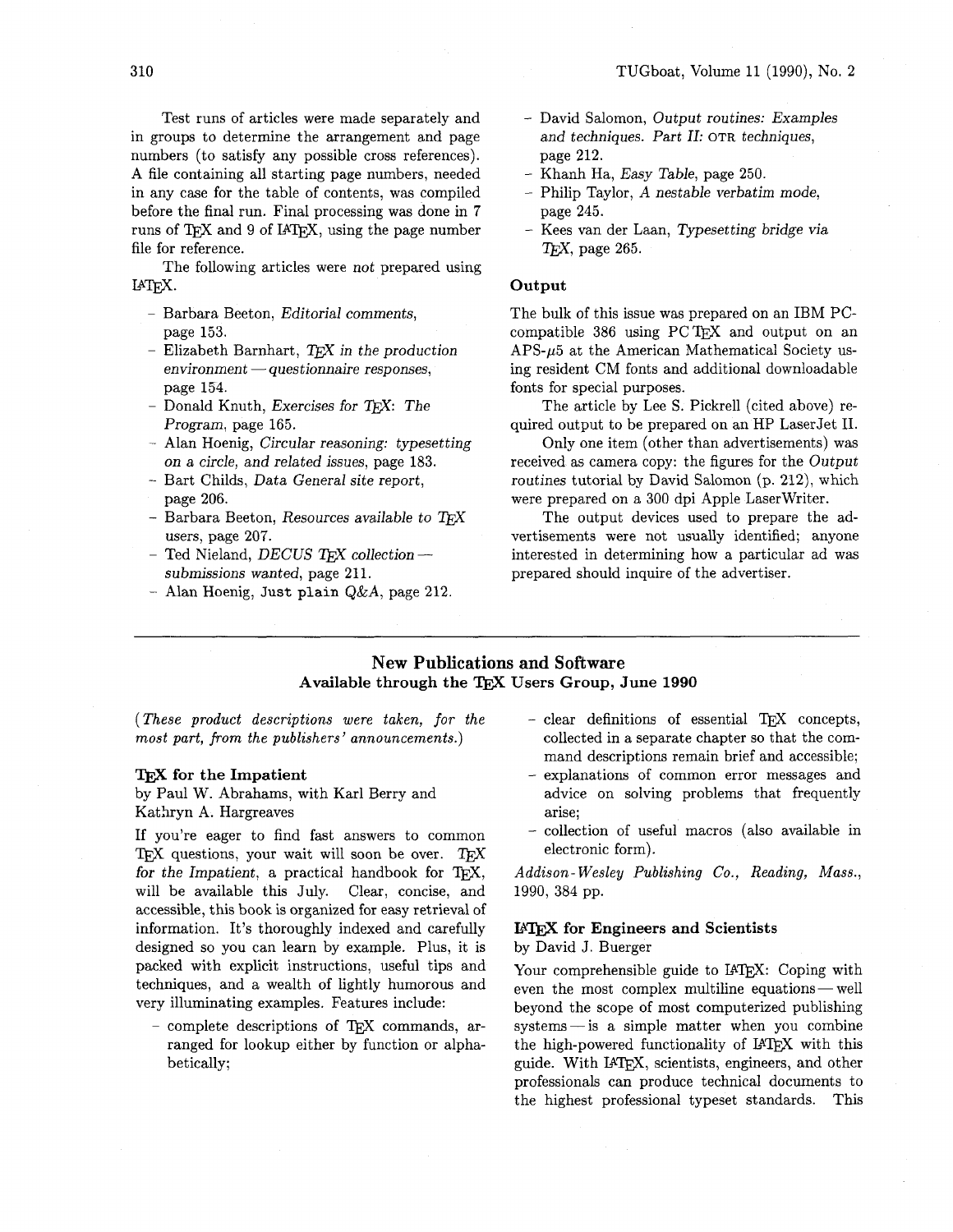fast, easy-to-use primer quickly brings newcomers to IATFX up to complete mastery of this powerful new software tool's most sophisticated features. A pleasure to use, this book clearly spells out how to:

- change fonts and type sizes at will for the most impressive, professional results;
- organize book-length documents with the highest levels of editorial integrity;
- create footnotes, cross-references, bibliographies, and indexes automatically;
- generate presentation-quality tables and figures with a publisher's precision;
- handle two-column documents in the style of professional proceedings and journals.

To further assist you, the author provides exercises (with answers), sample input files, a table of mathematical symbols, a convenient glossary of IPW forms, and special help with deciphering error messages.

 $McGraw-Hill, New York, 1990, xvii + 199 pp.$ 

#### **Proceedings**

**Third European** TEX **Conference**   $\begin{array}{l} \text{Proceedings} \ \text{Third European TEX}\ \text{Conferen} \ \text{TeX88} \text{—Exeter, August}\ 1988 \end{array}$ 

**TEX:** Applications, Uses, Methods Malcolm Clark, editor

Table of Contents:

- Peter Abbott: UKTFX and the Aston archive.
- Graham Asher: Type and set: TEX as the engine of a friendly publishing system.
- Anne Briiggemann-Klein and Derick Wood: Drawing trees nicely with  $T<sub>F</sub>X$ .
- Lance Carnes and William S. Kaster: TEX device drivers today.
- Francis J. Cave: The notation and structure of mathematical texts and their representation within electronic documentation systems.
- Malcolm Clark and Cathy Booth: Whither TEX? Why has TFX not taken over the world  $\dots$ ?

Frank R. Drake, John Derrick, and Laurent Siebenmann: Sweet-teX, a report.

- Roger Gawley: TFX in the mainframe world  $-$  the Durham experience.
- Klaus Guntermann and Joachim Schrod: High quality DVI drivers.
- Alois Heinz: Including pictures in TEX.
- Alan Hoenig: An introduction to TEX for new users.

Alan Hoenig: Line-oriented layout with TFX.

Boguslaw Jackowski, Tomasz Holdys, and Marek Rycko: With TEX to the Poles.

Susanne Lachmann: PROT<sub>F</sub>X: Integration of text, graphics and images.

Rod Mulvey: The Cambridge TEX-to-Type service.

Rod Mulvey: The Cambridge TEX-to-Type s<br>Bill Noble and Rachel Ganz: TEX and good<br>design — are they compatible?

A. C. Norris and A. L. Oakley: Electronic publishing and chemical text processing.

- Peter J. Olivier: Publishing 'exotic' documents with ExoTFX.
- Victor Ostromoukhov: METAFONT versus PostScript.

Hubert Partl: German TEX.

- Gerlinde Petersen: LinoTEX: professional electronic publishing.
- Sebastian P. Q. Rahtz: A survey of picture-drawing in IAT<sub>F</sub>X.
- Michael Ramek: Chemical structure formulæ and  $x/y$  diagrams with TFX.
- Rainer Rupprecht: Using menudriven TEX under MVS.
- Richard 0. Simpson: Nontraditional uses of METAFONT.

Thomas Stadler and Tibor Tscheke: An environment for TFX-output with original Monotype fonts.

Jan van Knippenberg: Quality printing of TEX DVI files.

- Jörg Winckler: TEX-fonts in image generation software.
- Ellis Horwood, Chichester, 1990, 271 pp.

## **1989 Conference Proceedings TFX Users Group**

**Stanford University, August 1989**  Ten Years of TEX and METAFONT Christina Thiele, editor

Table of Contents:

Editor's Introduction

Keynote Address

Donald E. Knuth: The Errors of TEX

Font Forum

Doug Henderson: Introduction to METAFONT Neenie Billawala: Opening Pandora's Box

Alan Hoenig: Fractal images with TEX

Don Hosek: Design of oriental characters with METAFONT

Bob Batzinger: Thai Languages and METAFONT John D. Hobby: A METAFONT-like system with PostScript output

Ralph E. Youngen, Daniel C. Latterner, and William B. Woolf: Migration from Computer Modern fonts to Times fonts

Arvin C. Conrad: Fine typesetting with TFX using native Autologic fonts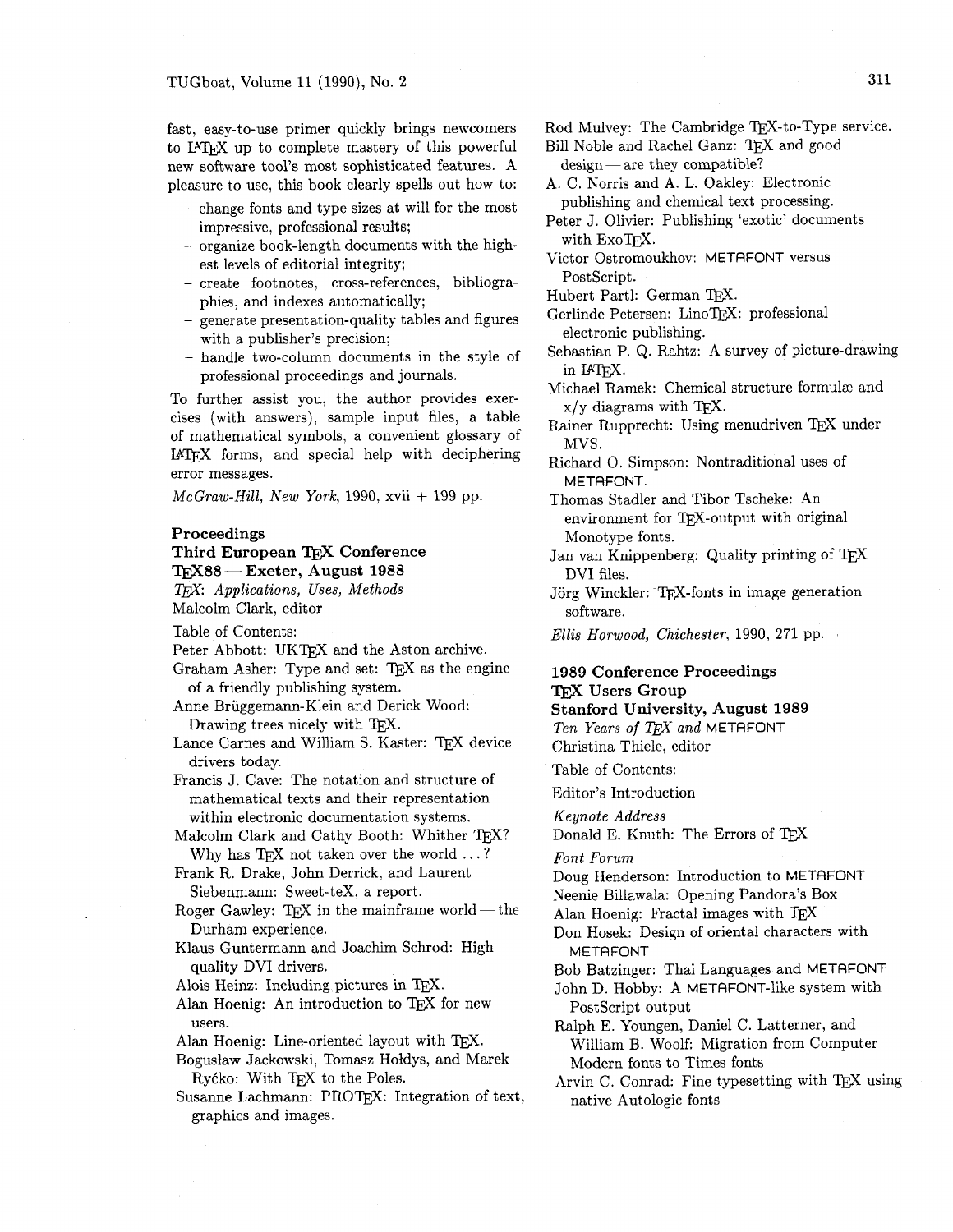*Raining* 

- Michael Doob: Of the computer scientist, by the computer scientist, for the computer scientist
- Hope Hamilton: Mastering TEX with templates
- Anita C. Hoover: Using WordPerfect 5.0 to create TFX and IATFX documents
- Robin L. Kubek: TFX for the word processing operator
- Jo Ann Rattey-Hicks: TFX and its versatility in office production
- *General Applications*
- Max Díaz: TFX in México
- James Haskell, Wally Deschene and Alan Stolleis: TFX for 30,000

Alan Wittbecker: TEX enslaved

- *Graphics Applications*
- Tom Renfrow: Methodologies for preparing and integrating PostScript graphics
- Rolf Olejniczak-Burkert: *texpic* design and implementation of a picture graphics language in & la *pic*
- *Database Applications*
- William B. Woolf and Daniel C. Latterner: TEX at *Mathematical Reviews*

Jörgen L. Pind: Lexicography with TFX

- *General Information*
- Malcolm Clark: Olde Worlde TFX
- Peter Abbott: The UKTFX Archive at University of Aston
- *T&X Tools*
- Frank Mittelbach and Rainer Schöpf: With IATFX into the nineties
- Andrew Marc Greene:  $TrX$ reation Playing games with TEX's mind
- Bill Cheswick: A permuted index for TFX and **LAT<sub>F</sub>X**
- Steve Sydoriak: IATFX memos and letters
- Gary Benson, Debi Erpenbeck and Janet Holmes: Inserts in a multiple-column format
- Mary McClure: TEX macros for COBOL syntax diagrams
- Brad L. Halverson and Don L. Riley: Creating an efficient and workable PC interface for TFX
- *T&X Users Group, Providence, R.I., 1989*  (published as TUGboat 10, no. 4).

#### VectorTFX

retains all the advantages of TEX plus:

- $-$  saves megabytes of storage—entire VTEX fits on one floppy;
- instantly generate any font in any size and in any variation from 5 to 90 points;
- standard font effects include compression, slant, smallcaps, outline and shading. New: shadow;
- discover the universe of MicroPress professional typefaces: not available for any other  $T\not\vdash X$ .

Includes the VTFX typesetter,  $10$  scalable typefaces, VVIEW (arbitrary magnification on EGA, CGA, VGA, Hercules, AT&T), VLASER (HP LaserJet), VPOST (PostScript), VDOT (Epson, Panasonic, NEC, Toshiba, Proprinter, Star, DeskJet) and manuals.

*MicroPress, Inc., Forest Hills, N. Y.* 

#### **AP-'QijX** Fonts

provide the quality of Adobe PostScript fonts for your TEX documents and non-PostScript printer. If you use any brand of TFX with an HP LaserJet or DeskJet printer, the AP-T<sub>F</sub>X fonts add a wealth of attractive typefaces identical to the popular PostScript extended font families. By de-crypting the Adobe coding it is possible to exactly translate the PostScript fonts into TEX font bit map and metric files. These translated fonts include the renowned Adobe "hints," which render the smaller point sizes of the fonts with remarkable clarity on laser and ink-jet printers. The fonts use the TFX character set encoding and font metrics, including full kerning and ligature programs. The AP-TFX fonts, supplied on ten  $360K$  5-1/4" PC floppy disks, contain 35 typefaces in  $pk$  format (including T $FX$ font metric  $(tfm)$  files) for 300 dots/inch laser and ink-jet printers. The fonts included are identical to the Adobe PostScript implementations of the trade names and samples shown on page 147, TUGboat 11, no. 1 (1990). The point sizes for each typeface included are the TEX sizes  $5, 6, 7$ , 8, 9, 10, 11, 12, 14.4, 17.3 20.7, and 24.9 points. Headline styles (equal to Times Roman, Helvetica, and Palatino, all in bold) also are included at 29.9, 35.8, 43.0, 51.6, 61.9, and 74.3 points.

*The Kinch Computer Co., Ithaca, New York* 

#### **CAPTURE**

is the graphics solution for PC-based T $\overline{F}X$ . It places graphics in TFX documents produced on IBM PC systems (and compatibles) with Hewlett-Packard LaserJet printers. It doesn't require PostScript.

CAPTURE is designed for T<sub>E</sub>X. It carefully removes all 28 LaserJet control codes that disrupt TFX. It has been tested with PCTFX,  $\mu$ TFX, and TFXplus. It "captures" the graphics generated by any application program, including "paint" programs, circuit design, CAD, scientific data plotters, optic design, terminal emulators, clip art, programs, circuit design, CAD, scientific data plotters, optic design, terminal emulators, clip art, spreadsheets, databases—anything that supports